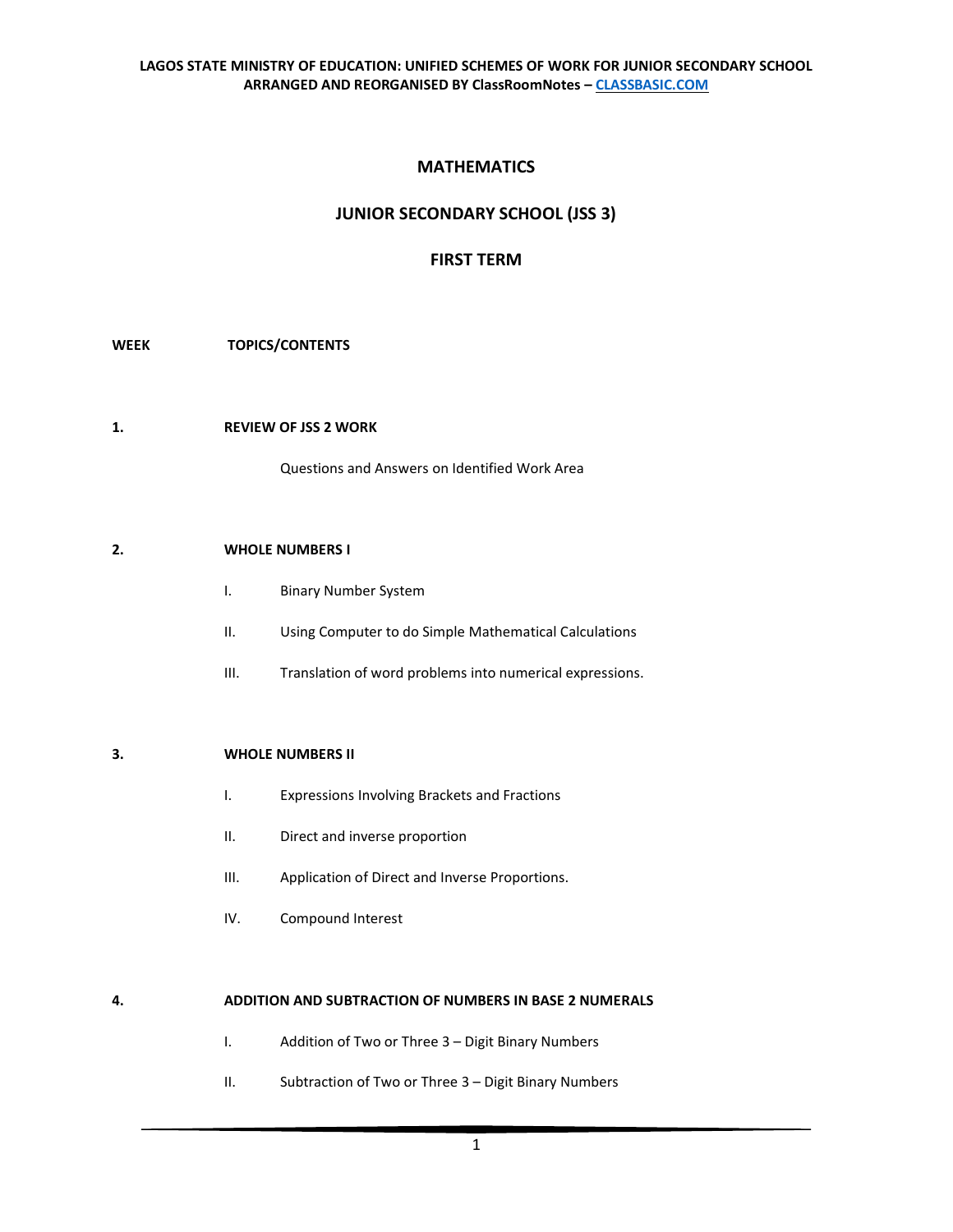## **5. MULTIPLICATION AND DIVISION OF NUMBERS IN BASE 2 NUMERALS**

- I. Multiplication of Two 2 Digit Binary Numbers
- II. Division of Two to 3 Digit Binary Numbers

#### **6. RATIONAL AND NON – RATIONAL NUMBERS**

Identify Rational and Non – Rational Numbers

## **VARIATIONS**

Solve Variation Problems on Direct, INDIRECT, JOINT and Partial

## **7. REVISION OF FIRST HALF TERM'S LESSONS AND PERIODIC TEST**

#### **8. FACTORIZATION**

- I. Factorization of Expression of the Form
	- $ax + ay$
	- $3m + pq + 3p + mp$
	- $a^2 b^2$
	- $a^2 2ab b^2$
- II. Word Problems Involving Factorization

## **9. SIMPLE EQUATIONS INVOLVING FRACTIONS**

- I. Simple Equations Involving Fractions
- II. Word Problems leading to Simple Equations Involving Fractions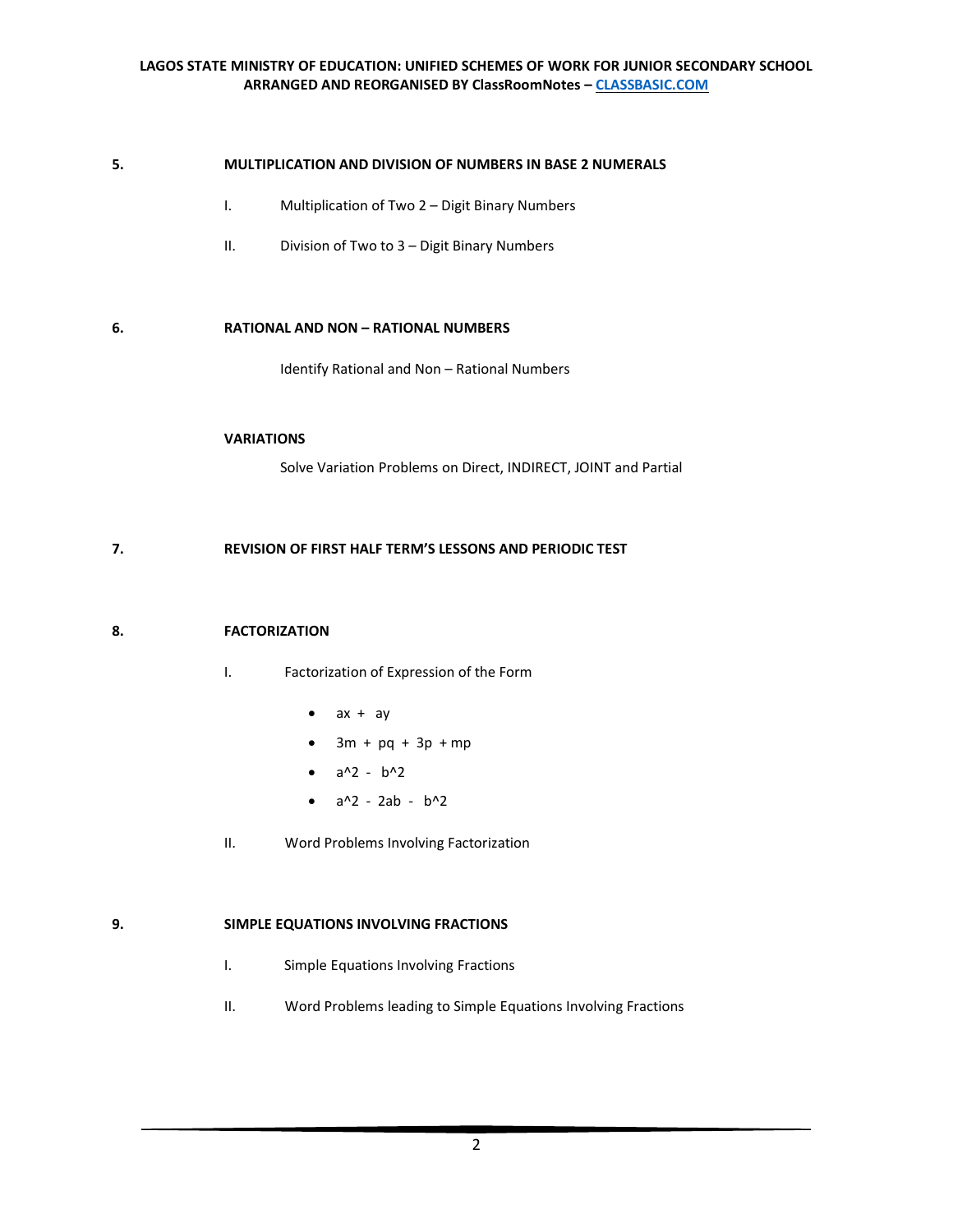## **10. CHANGE OF SUBJECT OF FORMULAE**

Involving Addition, Multiplication and Roots.

- **11. REVISION OF 2ND HALF TERM'S LESSON ANDPERIODIC TEST**
- **12. FIRST TERM EXAMINATION**

## **13. EXAMINATION/VACATION**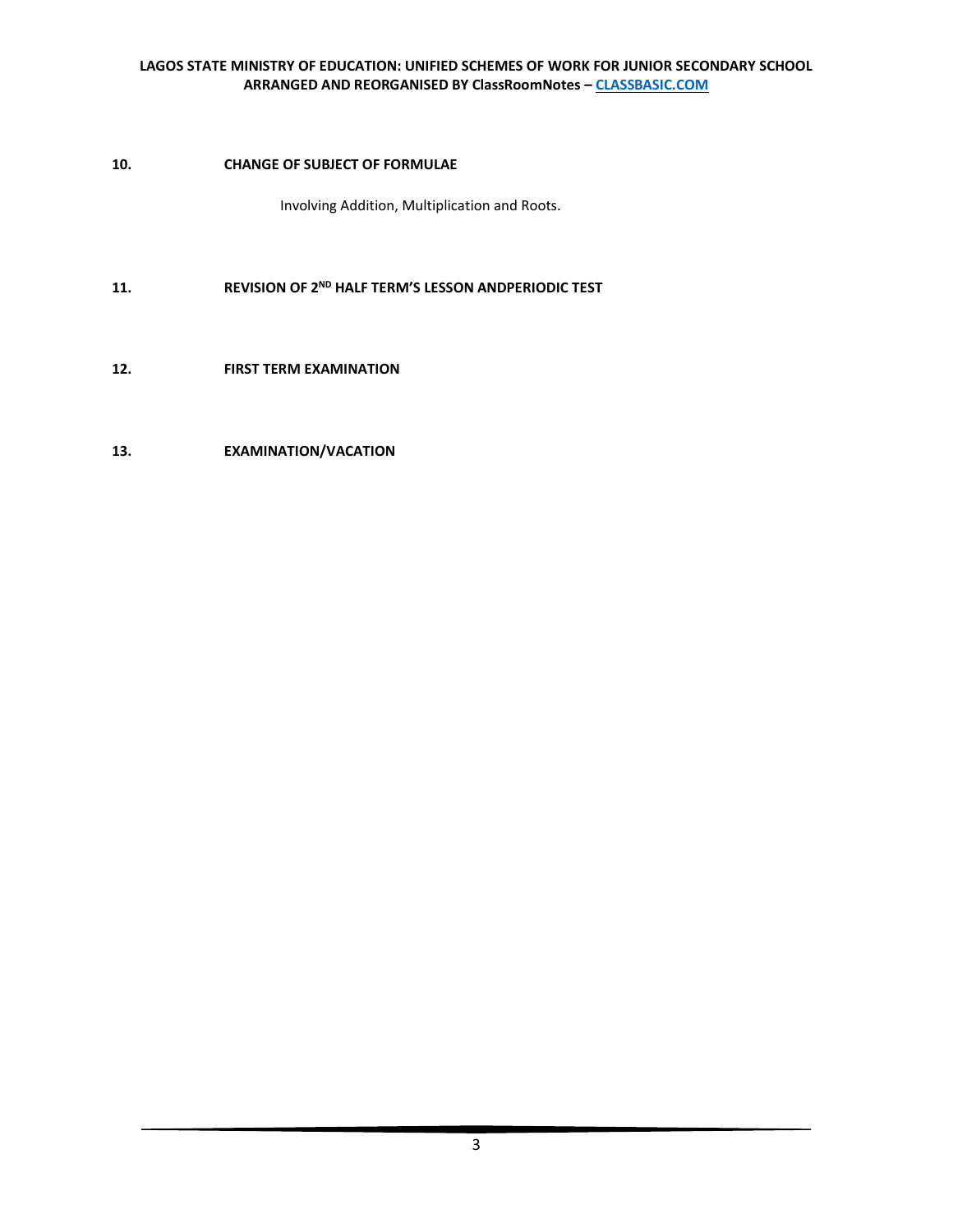# **MATHEMATICS**

## **JUNIOR SECONDARY SCHOOL (JSS 3)**

## **SECOND TERM**

## **WEEK TOPICS/CONTENTS**

### **1. REVISION OF FIRST TERM'S WORK**

Questions and Answers on Identified Different Areas of from first Term's Exams.

#### **2. SIMULTANEOUS LINEAR EQUATIONS (I) – IN ONE OR TWO VARIABLES USING**

- I. Elimination Method
- II. Subtraction Method
- III. Graphical Method
- IV. Compilation of Table of Values

## **3. SIMULTANEOUS LINEAR EQUATIONS (II)**

- I. More Exercises on Simultaneous Linear Equations using Graphical Method
- II. Application of Simultaneous Linear Equation to Life Situation using Problem Solving

## **4. GEOMETRY I – SIMILAR SHAPES**

- I. Similar Shapes Identification of Plane Shapes
- II. Enlargements and Scale Factor Enlarge Figures using Scale Factors

## **5. GEOMETRY II**

I. Calculate Lengths, Areas and Volume of Similar Figures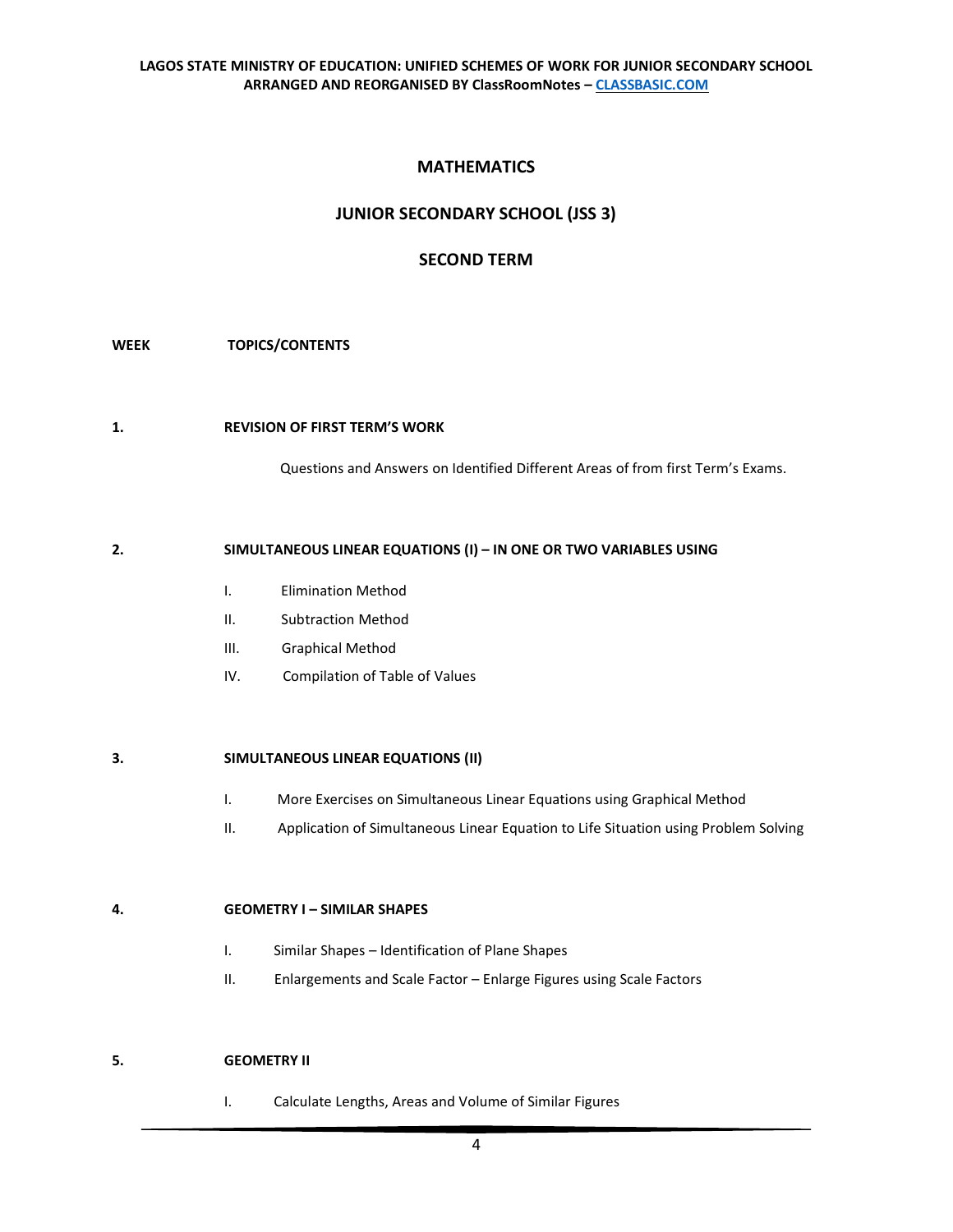II. Solve Problems on quantitative reasoning involving similar shapes.

#### **6. AREA OF PLANE FIGURES I**

- I. Area of triangles
- II. Area of parallelogram
- III. Area of trapezium
- IV. Area of circles

## **7. REVISION OF FIRST HALF TERM'S WORK AND PERIODIC TEST**

### **8. AREA OF PLANE FIGURES II**

- I. Area of Sectors
- II. Word Problems Involving Areas of Plane Figures
- III. Quantitative Aptitude Problems on Areas of Plane Figures

#### **9. TRIGONOMETRY**

- I. The Sine, Cosine and Tangent of an Acute Angle
- II. Applications of Trigonometry Ratios to Solve Problems on Angles and Sides of a Right Angled triangle

#### **10. ANGLES OF ELEVATION AND DEPRESSION**

Apply trigonometric ratios to find angle of elevation and depression

## **STUDY OF MEASUREMENT USING CLINOMETERS**

Use clinometers to demonstrate and estimate or calculate distances.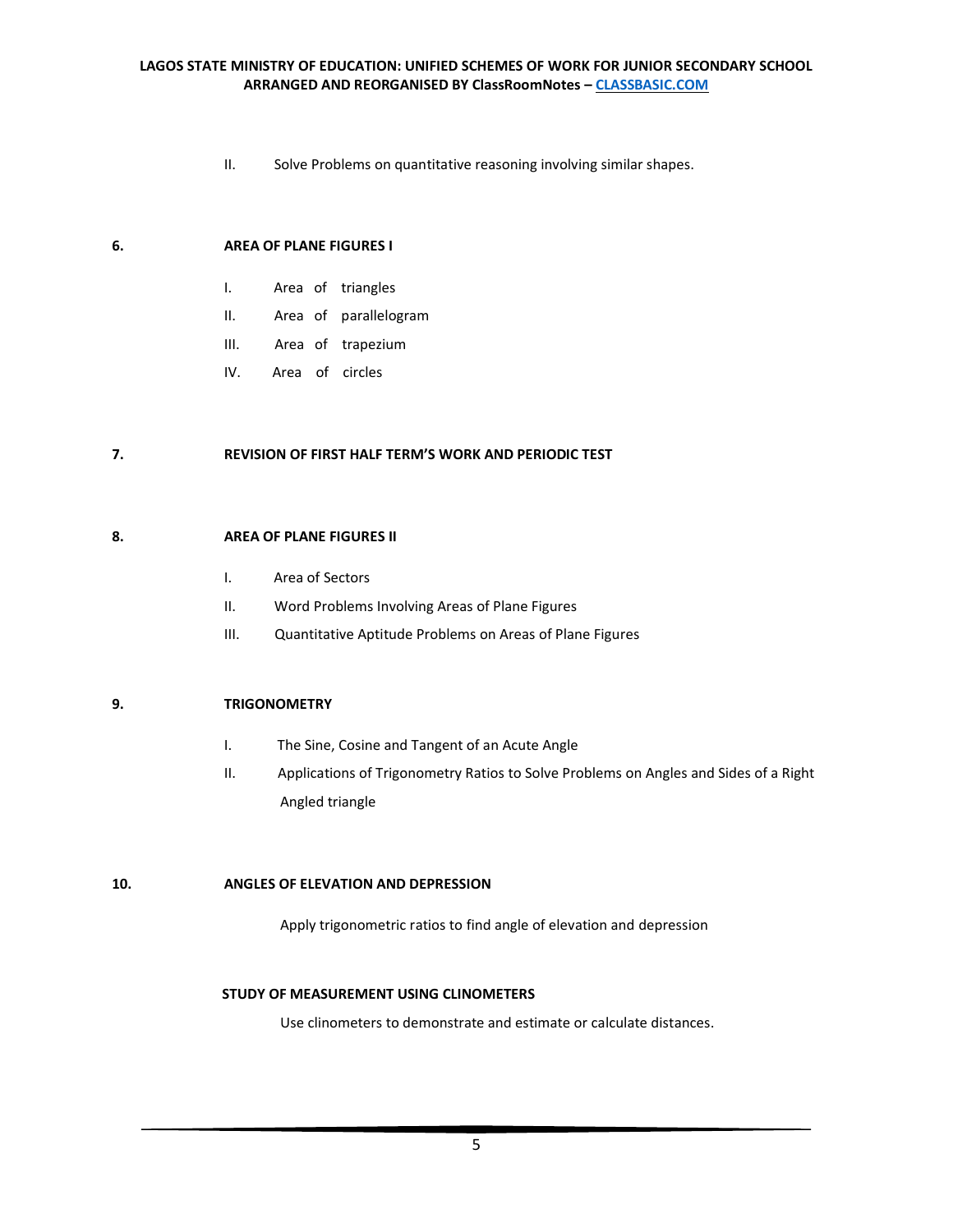**11. REVISION AND EXAMINATION** 

**12. – 13. EXAMINATION AND VACATION**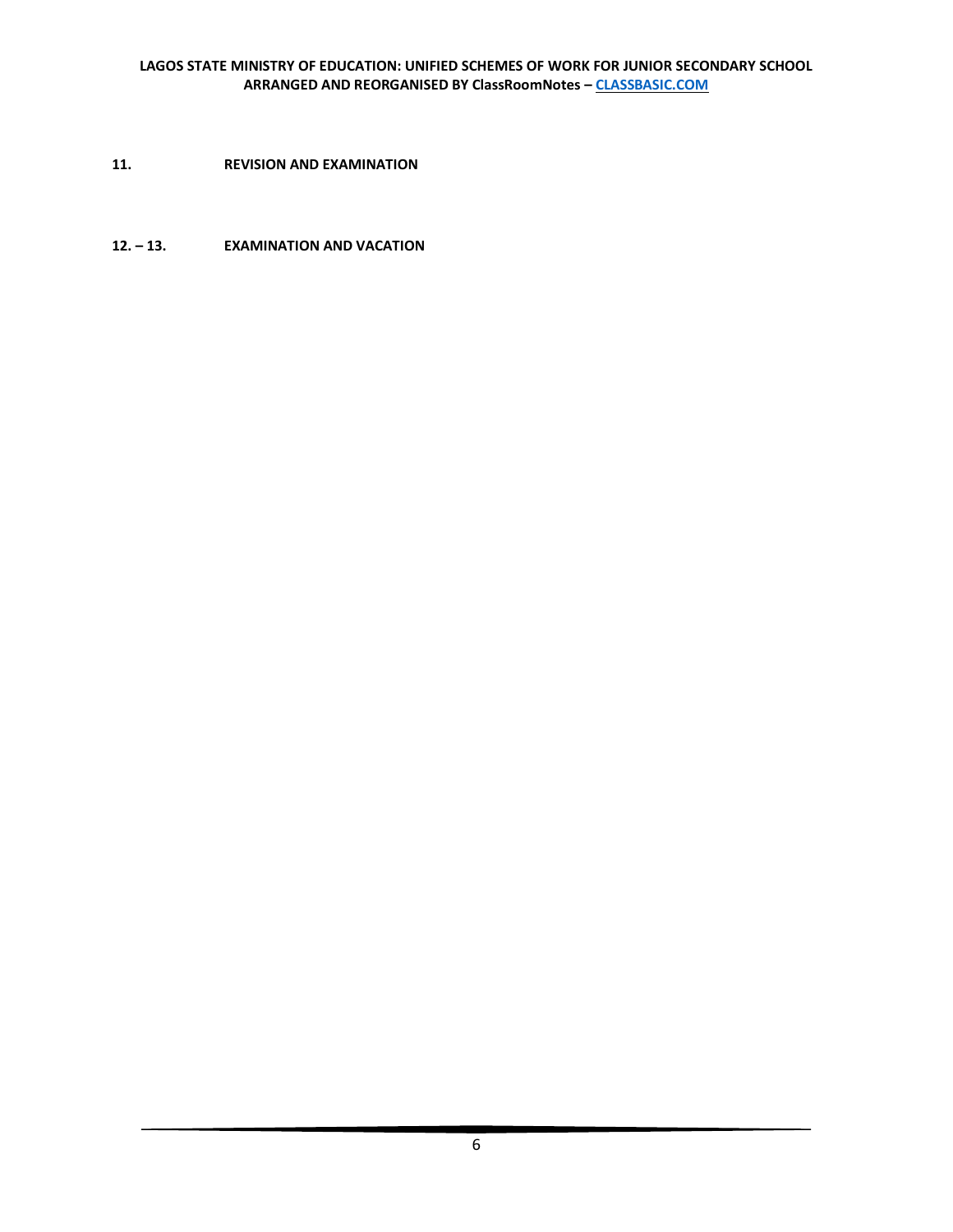# **MATHEMATICS**

# **JUNIOR SECONDARY SCHOOL (JSS 3)**

# **THIRD TERM**

## **WEEK TOPICS/CONTENTS**

**1. REVISION OF SECOND TERM'S WORK AND EXAMINATION PAPERS** 

## **2. CONSTRUCTION**

- I. Construction of Angle 45 Degree
- II. Construction of Angle 30 Degree
- III. Copying given Angles
- IV. Construction of Simple Plane Shapes

## **3. MEASURE OF CENTRAL TENDENCY**

- I. Revision of previous work on mean, median and mode
- II. Calculate the Median of any given Data
- III. `Calculate the Mode of any given Data
- IV. Calculate the Mean of any given Data
- V. Calculate the range of any given Data.

## **4. APPLICATION OF MEASURES OF CENTRAL TENDENCY TO ANALYZE ANY GIVEN INFORMATION**